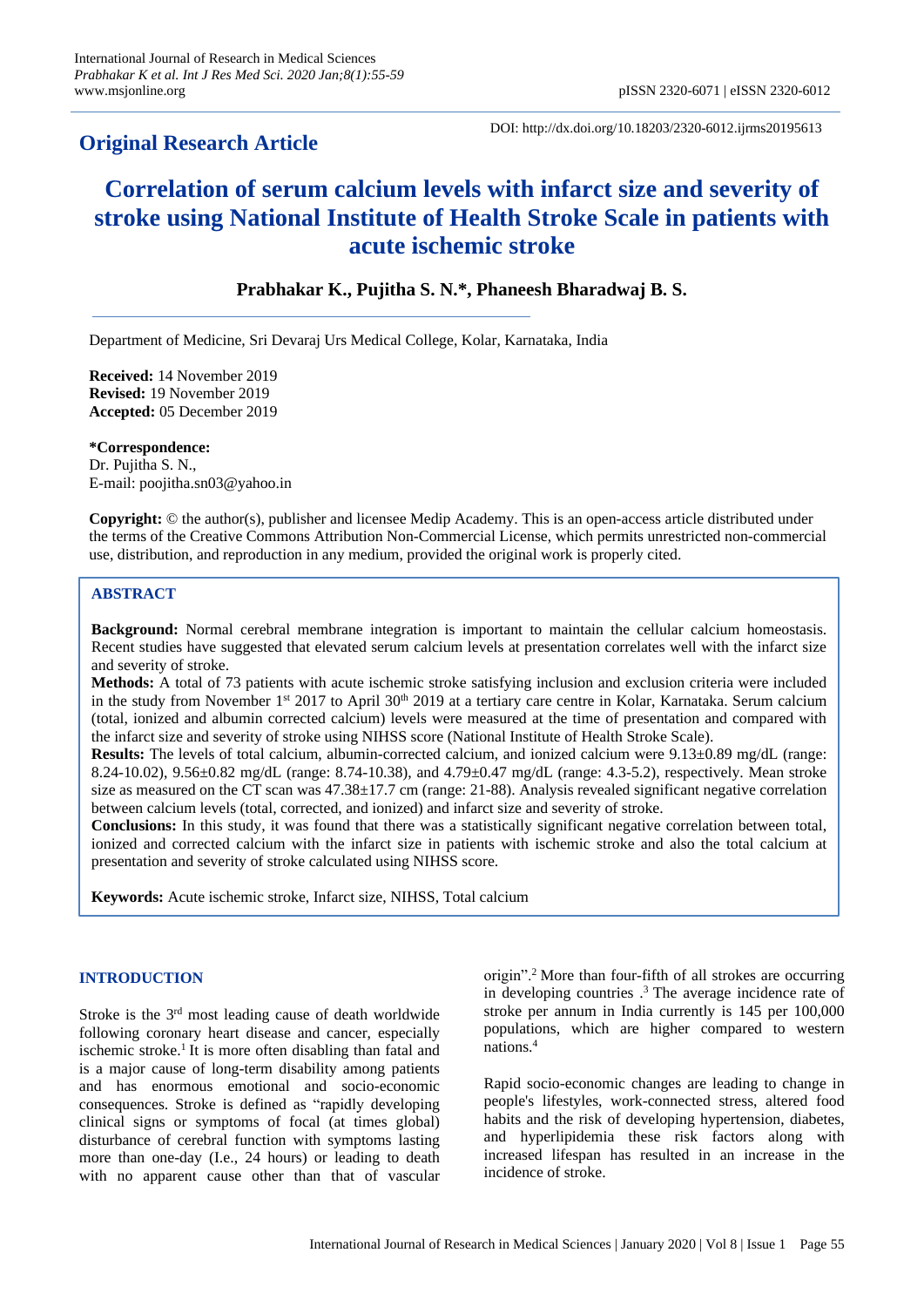Normal Cerebral Blood Flow (CBF) in man is usually in the range of 45-50 ml/min/100 g with a mean arterial pressure of 60 and 130 mmHg.<sup>5</sup> When this blood flow falls below 20-30 ml/min/100 g, severe disturbances in brain metabolism begin to occur, such as water and electrolyte shifts and regional areas of the cerebral cortex experience decreased perfusion. At blood flow rate below 10 ml/min/100g, there will be sudden depolarization of the neurons leading to depletion of high-energy compounds such as adenosine tri phosphate (ATP), shift of intracellular potassium (K) to the extracellular space, and shift of sodium (Na<sup>+</sup>) and calcium (Ca<sup>2+</sup>) into the cells.<sup>6</sup> Decreased brain perfusion leads to interruption in the oxygen-dependent production of high-energy compounds eliminating three of the four mechanisms of cellular calcium homeostasis resulting in rapid and massive shift of calcium into the cell.<sup>7</sup>

Increased intracellular calcium results in activation of membrane phospho-lipases and protein kinase leading to increased production of free fatty acids and also loss of membrane integrity resulting in further influx of calcium.<sup>8</sup>

A study carried out by Chung et al, found that higher albumin-corrected calcium levels were of prognostic significance in terms of early neurologic outcome and long-term mortality after acute ischemic stroke.<sup>9</sup> Serum calcium also correlates with the size of cerebral infarct and clinical outcomes as shown by Buck et al. and Ovbiagele et al.<sup>10,11</sup>

## **METHODS**

Study population of all the patients with acute ischemic stroke enrolled in the General Medicine OPD and Emergency department at R L Jalappa hospital, Kolar were enrolled for the study. Out of total 95 patients only 73 were included in the study considering all inclusion and exclusion criteria and patients were categorized into groups based on severity of stroke using NIHSS scale into mild, moderate and severe. The study protocol was approved by the Institutional Ethics Committee, and the written informed consent was taken from all participants before their inclusion in the study.

It was observational prospective study.

#### *Study period*

Data was collected from all patients admitted with diagnosis of ischemic stroke for 1 and half year between time periods of 1st November 2017 to 30th April of 2019.

The Sample size was estimated by using the proportion of patients with END among.

Acute Ischemic Stroke patients as 21.2% from a previous study (UMEMURA 2013) using the formula:

Sample size  $= Z1$ -alpha/22p(1-p)/d2 Here

Z=Standard normal variate [at 5% type 1 error  $(p<0.05)$ , it is 1.96 and at 1% type 1 error  $(p<0.01)$ , it is 2.58].

As in the majority of studies, p values are considered significant below 0.05, hence  $Z = 1.96$  is used in the formula.

p=Expected proportion in population-based on previous studies or pilot studies.

Here,  $p = 21.2$  or 0.212 and q,  $(1-p) = 78.9$  or 0.789.

d=Absolute error or precision which is decided by researcher.

 $d = 10\%$  or 0.1

Using the above values at 99% Confidence level, a sample size of 65 subjects with acute ischemic stroke should be included in the study. Considering 10% nonresponse, a sample size of  $65+6.5 \sim 73$  subjects were included in the study.

#### *Inclusion criteria*

- All the patients of acute ischemic stroke who are more than 18 years of age.
- Patients with a first episode of acute ischemic stroke presenting within the first 24 hours after onset of symptoms reassured by clinical examination and confirmed by a computed tomography (CT) scan were included in the study.

#### *Exclusion criteria*

- Patients with evidence of hemorrhagic stroke.
- Patients with a transient ischemic attack.
- Patients with co-morbid conditions like a congestive cardiac failure (CCF), renal failure and decompensated cirrhosis of the liver.

The study was conducted among acute ischemic stroke patients presenting to the department of General medicine, RLJH satisfying the inclusion criteria. Written informed consent was obtained from the patients or their relatives.

A detailed history was taken and a thorough general physical and systemic examination was performed. The following details were noted: age; sex; presenting complaints; a history of any comorbidities and signs on examination. The neurological status of the patients and the severity of stroke was assessed by using the NIHSS scoring system NIHSS (National Institute of Health Stroke Scale). NIHSS score was calculated immediately at the time of admission, then subsequently after 24 after the onset of symptoms. Patients for whom the NIHSS score returned to zero within the initial 24 h will be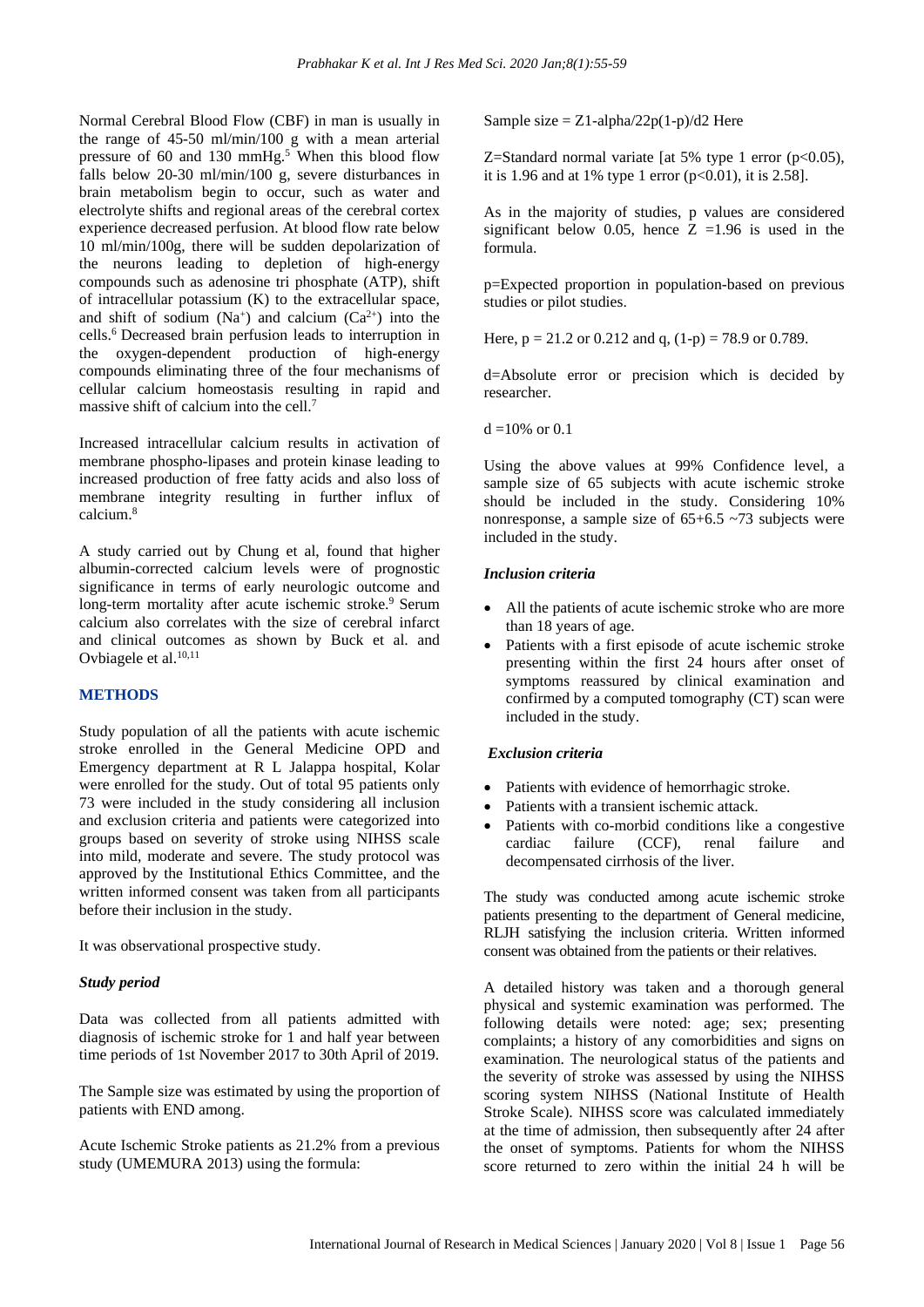classified as having a transient ischemic attack (TIA) and were excluded from the study.

Measurement of total (TCa) and ionized (ICa) calcium was done in Caretium ISE analyzer. Albumin corrected calcium (CCa) was calculated using the formula= serum total calcium level +  $0.8 \times (4 -$  patient's albumin level) (Normal serum albumin level taken as 4 mg/dL). CT imaging was done with a Multislice (128 slices) CT scan (Definition AS + Excel Siemens, Germany, No-1) in all patients. For analysis of stroke, the formula shown by Sims et al. was used.12 According to this formula, the largest lesion slice was selected. The longest lesion axis on this slice was measured with the ruler tool. A second line was drawn perpendicular to the first at the widest dimension. These two measurements were called the x (A) and y (B) axes. A third axis, the z (C) axis, was computed by multiplying the number of slices by slice thickness. The scan slice for CT was 5 mm. Final size of stroke was measured as ABC/2.

#### *Statistical analysis*

Descriptive analysis was carried out by mean and standard deviation for quantitative variables, frequency, and proportion for categorical variables. Data was also represented using appropriate diagrams like a bar diagram, pie diagram, and cluster bar.

The association between categorical explanatory variables and the quantitative outcome was assessed by comparing the mean values. The mean differences along with their 95% CI were presented. An independent sample t-test was used to assess statistical significance. The association between explanatory variables and categorical outcomes was assessed by cross-tabulation and comparison of percentages. Univariate logistic regression was done to assess the factors associated with the occurrence of END. Unadjusted odds ratios along with their 95% CI were presented. Factors showing statistical significance in univariate analysis were included in the multivariate analysis. Adjusted odds ratios along with 95% CI and p-values were presented.

p-value <0.05 was considered statistically significant. IBM SPSS version 22 was used for statistical analysis.<sup>17</sup>

## **RESULTS**

Data were collected from 73 patients out of 95 patients who had presented with ischemic stroke within 24 hrs of onset of symptoms after due consideration to all relevant inclusion and exclusion criteria. There were 48(65.75%) were males and 25(34.24%) constitute females, ranging from 48 years to 92 years in age. The mean age of the patients was 68.89±8.92 years. The levels of total calcium, albumin-corrected calcium, and ionized calcium were 9.13±0.89 mg/dL (range: 8.24-10.02), 9.56±0.82 mg/dL (range: 8.74-10.38), and 4.79±0.47 mg/dL (range: 4.3-5.2), respectively. Mean stroke size as measured on the CT scan was  $47.38 \pm 17.7$  cm (range: 21-88). Analysis revealed no significant difference between males and females with respect to age, calcium levels (total, corrected, and ionized) or infarct size. Gender-wise distribution of baseline biochemical and radiological parameters are shown in (Table 1).

Calcium levels (total, corrected, and ionized) were collapsed into quartiles, and Pearson's correlation coefficient was used for comparing the levels with IS (Table 2). Total calcium, albumin-corrected calcium, and ionized calcium had a significant negative correlation with infarct size with  $r = -0.6673$ ,  $-0.5671$ , and  $-0.6134$ , respectively and it was also found that total calcium at presentation also had significant negative correlation with NIHSS score on day 1 indicating the severity (Table 1).

| <b>Parameter</b>                 | Range        |               | <b>Mean</b> ±SD  |                  |                                     |
|----------------------------------|--------------|---------------|------------------|------------------|-------------------------------------|
|                                  | <b>Male</b>  | <b>Female</b> | <b>Male</b>      | <b>Female</b>    | $\mathbf{Significance}(\mathbf{p})$ |
| Age                              | 48-92        | 51-84         | $59 \pm 10.43$   | $58+11.2$        | 0.823(NS)                           |
| Total calcium(mg/dl)             | 7.92-11.8    | $8.3 - 11.5$  | $9.82 \pm 1.04$  | $9.76 \pm 1.01$  | $0.610$ (NS)                        |
| Albumin corrected calcium(mg/dl) | $8.0 - 12.2$ | 8.8-11.9      | $9.96 \pm 1.02$  | $9.87 \pm 1.03$  | $0.447$ (NS)                        |
| Ionised calcium(mg/dl)           | $4.1 - 5.8$  | $4.2 - 5.9$   | $4.8 \pm 0.67$   | $4.8 \pm 0.72$   | $0.342$ (NS)                        |
| Infarct size(cm3)                | 18-89        | 18-92         | $45.3 \pm 16.75$ | $46.7 \pm 16.57$ | $0.231$ (NS)                        |
| NIHSS day 1                      | $8-32$       | $10 - 36$     | $21.2 + -6$      | $23.7 \pm 8.6$   | 0.0432(S)                           |

#### **Table 1: demographic profile and base line characteristics of the study population.**

P>0.005. NS: statistically not significant, SD=standard deviation.

#### **DISCUSSION**

In this study, a total of 73 patients were included after considering all the inclusion and exclusion criteria. Patients were evaluated for correlation between serum calcium levels and infarct size in patients with acute ischemic stroke. In this study, it was found that serum calcium levels had a significant negative correlation with infarct size in patients with ischemic stroke and albumin corrected calcium levels and ionized calcium levels also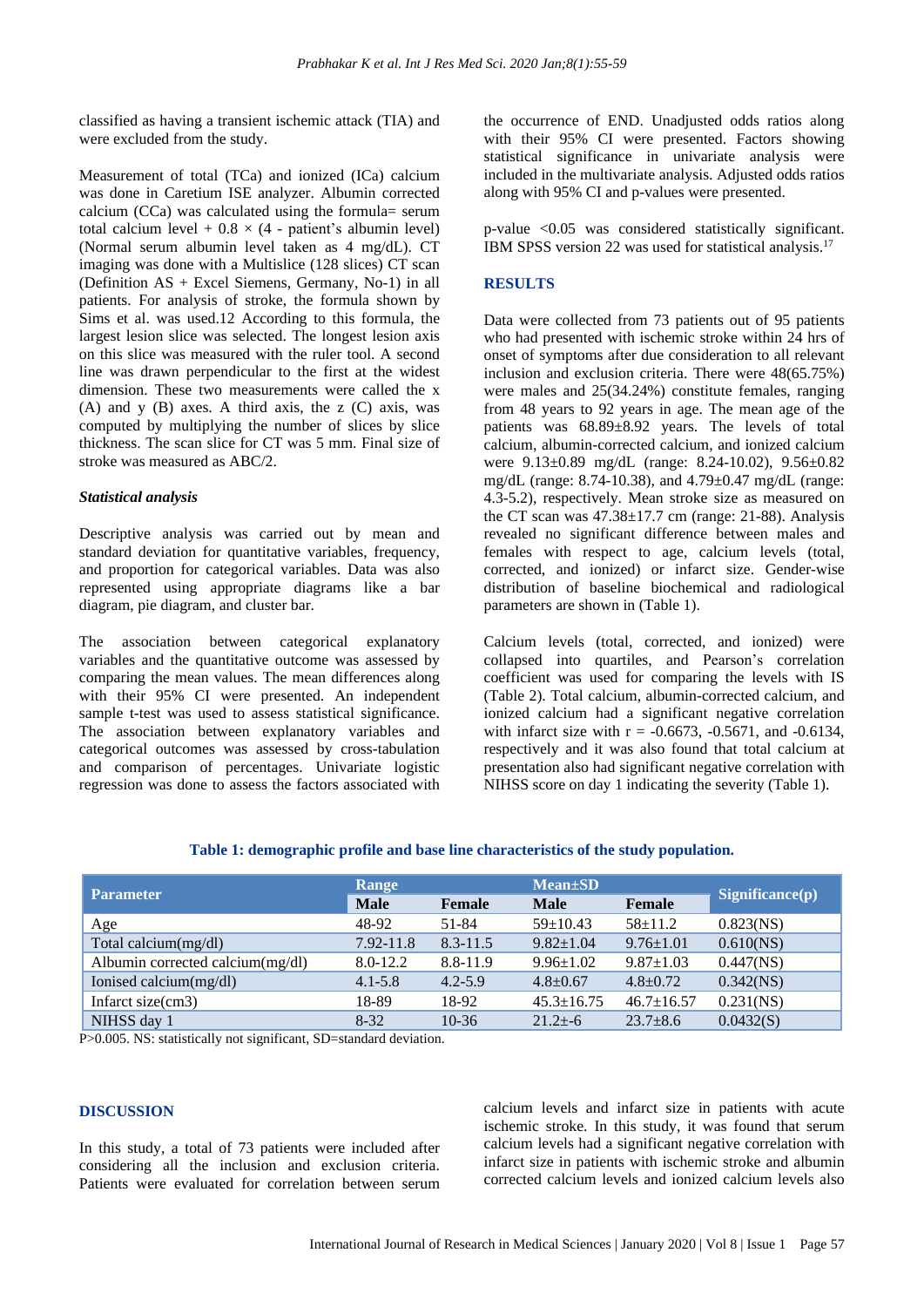had a significant negative correlation with infarct size. This is in concordance with the findings of Buck et al. <sup>11</sup> and D'Erasmo et al.<sup>13</sup> Similar findings were also reported in a study done by Kasundra et al. $14$  where a statistically significant ( $p<0.05$ ) correlation of IS was found with both calcium level and corrected calcium level.

## **Table 2: Correlation between serum calcium (total calcium, corrected calcium and ionized calcium) and infarct size.**

| <b>Serum calcium</b>        |               | <b>Infarct size</b> |        |
|-----------------------------|---------------|---------------------|--------|
|                             |               | r                   | p      |
| Total<br>calcium(mg/dl)     | 7.92-8.91     | $-0.4567$           | 0.0453 |
|                             | 8.92-9.91     | $-0.4763$           | 0.0317 |
|                             | 9.92-10.91    | $-0.5123$           | 0.0297 |
|                             | 10.92-11.91   | $-0.6673$           | 0.0067 |
| Corrected<br>calcium(mg/dl) | $8-9.1$       | $-0.5326$           | 0.0351 |
|                             | $9.2 - 10.1$  | $-0.4865$           | 0.0432 |
|                             | $10.2 - 11.1$ | $-0.3956$           | 0.0463 |
|                             | $11.2 - 12.2$ | $-0.5671$           | 0.0156 |
| <b>Ionized</b><br>calcium   | $4.1 - 4.5$   | $-0.5983$           | 0.0276 |
|                             | $4.6 - 5.0$   | $-0.5142$           | 0.0321 |
|                             | $5.1 - 5.5$   | $-0.5874$           | 0.0215 |
|                             | $5.6-6$       | $-0.6134$           | 0.0118 |

Therefore, the present study is conclusive that ischemic stroke patients with a larger infarct prone to have lower levels of serum calcium and those with smaller IS are prone to have a higher level of serum calcium. so, whenever CBF falls below the critical level, cellular hypoxia develops leading to failure of cellular homeostatic mechanisms and influx of calcium leading to ischemic cell death.<sup>7</sup>

The finding that there is a greater decrease in serum calcium in patients with ischemic stroke as compared with patients of transient ischemic attack also lends strength to this hypothesis.<sup>15</sup> however, to confirm shift of extracellular calcium to intracellular leading to increased infarct size cannot be confirmed unless author can measure intracellular calcium directly.

In this study, total calcium had a better correlation with infarct size compared to corrected calcium and ionized calcium. Total, corrected calcium and ionized calcium had a statistically significant correlation with ischemic infarct across all four quartiles. These findings are similar with Ovbiagele et al.<sup>10</sup>, D'Erasmo et al.<sup>13</sup> and Kasundra et  $al.14$  who found total calcium to be a better predictor in the outcome of ischemic stroke as compared to corrected calcium. It was also found that the total calcium done on the day of admission was also correlating with SEVERITY OF NIHSS score on day 1 of admission, i.e., greater the NIHSS score, lower the serum total calcium (p<0.0124). This study also found a better correlation of infarct size with the highest quartile of calcium in all three cases (total, albumin corrected, and ionized), no reason identified. May be because smaller infarcts have minimal membrane disturbance leading to minimal calcium influx.

*Funding: No funding sources Conflict of interest: None declared Ethical approval: The study was approved by the Institutional Ethics Committee*

## **REFERENCES**

- 1. Benjamin EJ, Blaha MJ, Chiuve SE, Cushman M, Das SR, Deo R, et al. Heart disease and stroke statistics-2017 update: a report from the Am Heart Association. Circulat. 2017;135(10):e146-603.
- 2. Mitchell SV, Elkind, Ralph LS. Pathogenesis, classification and epidemiology of cerebrovascular disease. Merritt's Neurology, 12<sup>th</sup> ed. Lippincott Williams &Wilkins 2010; 253-265.
- 3. Banerjee TK, Das SK. Fifty years of stroke researches in India. Annals Ind Acad Neurol. 2016;19(1):1.
- 4. Kaul S, Bandaru VC, Suvarna A, Boddu DB. Stroke burden and risk factors in developing countries with special reference to India. J Ind Med Associat. 2009;107(6):358-67.
- 5. Dearden NM. Ischaemic brain. Lancet. 1985;326(8449):255-9.
- 6. Heuser D, Guggenberger H. Ionic changes in brain ischaemia and alterations produced by drugs. British J Anaesthesia. 1985;57(1):23-33.
- 7. White BC, Wiegenstein JG, Winegar CD. Brain ischemic anoxia: mechanisms of injury. JAMA. 1984;251(12):1586-90.
- 8. Farber JL, Chien KR, Mittnacht Jr S. Myocardial ischemia: the pathogenesis of irreversible cell injury in ischemia. Am J Pathol. 1981;102(2):271.
- 9. Chung JW, Ryu WS, Kim BJ, Yoon BW. Elevated calcium after acute ischemic stroke: association with a poor short-term outcome and long-term mortality. J Stroke. 2015;17(1):54.
- 10. Ovbiagele B, Liebeskind DS, Starkman S, Sanossian N, Kim D, Razinia T,et al. Are elevated admission calcium levels associated with better outcomes after ischemic stroke?. Neurol. 2006;67(1):170-3.
- 11. Buck BH, Liebeskind DS, Saver JL, Bang OY, Starkman S, Ali LK,et al. Association of higher serum calcium levels with smaller infarct volumes in acute ischemic stroke. Archives of neurol. 2007;64(9):1287-91.
- 12. Sims JR, Gharai LR, Schaefer PW, Vangel M, Rosenthal ES, Lev MH, Schwamm LH. ABC/2 for rapid clinical estimate of infarct, perfusion, and mismatch volumes. Neurol. 2009;72(24):2104-10.
- 13. D'Erasmo E, Pisani D, Romagnoli S, Ragno A, Acca M. Acute serum calcium changes in transient ischemic attack and cerebral infarction. J Med. 1998;29(5-6):331-7.
- 14. Kasundra GM, Sood I, Bhushan B, Bohra GK, Supriya PS. Clinico-radiological correlation